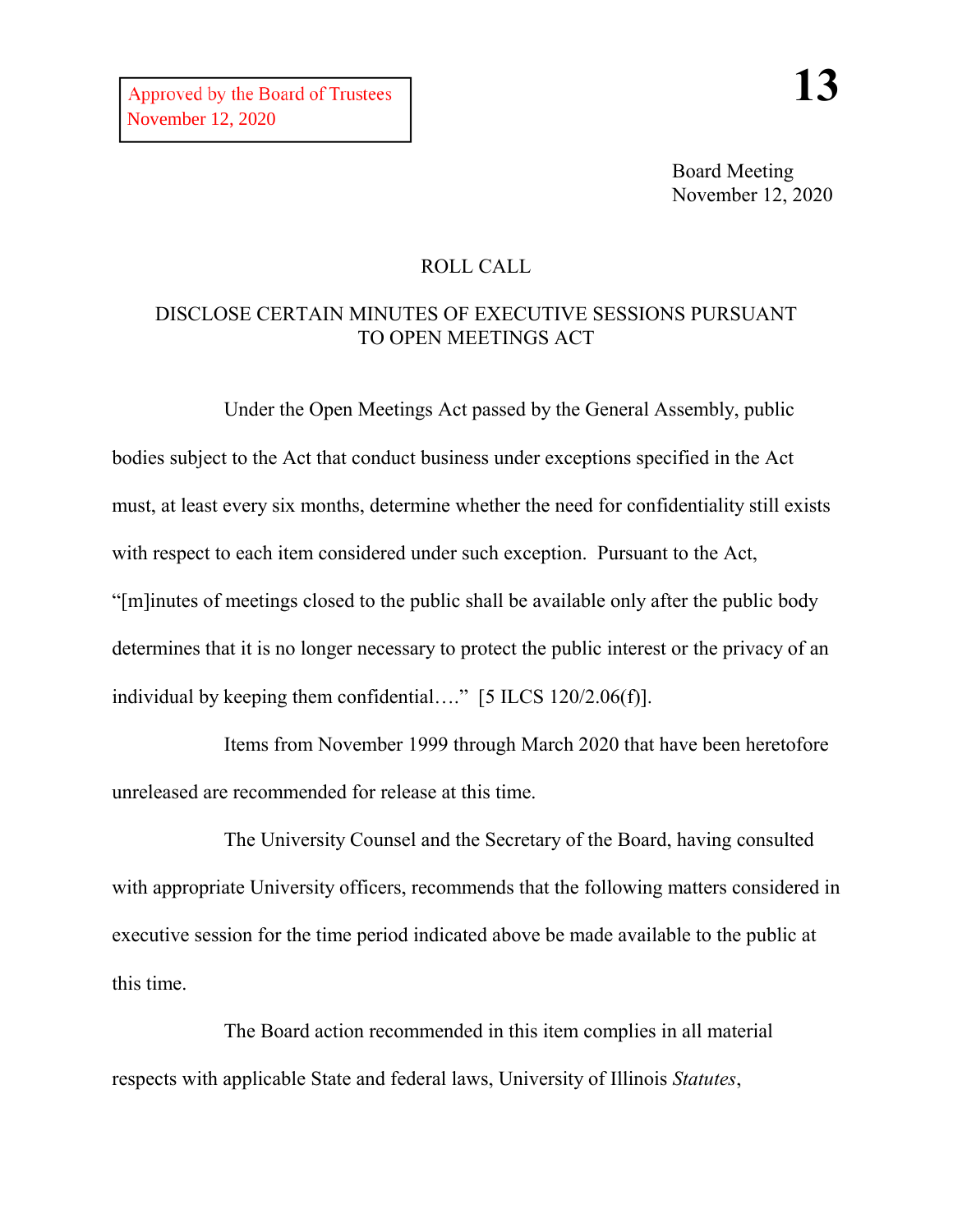*The General Rules Concerning University Organization and Procedure*, and Board of

Trustees policies and directives.

The President of the University concurs.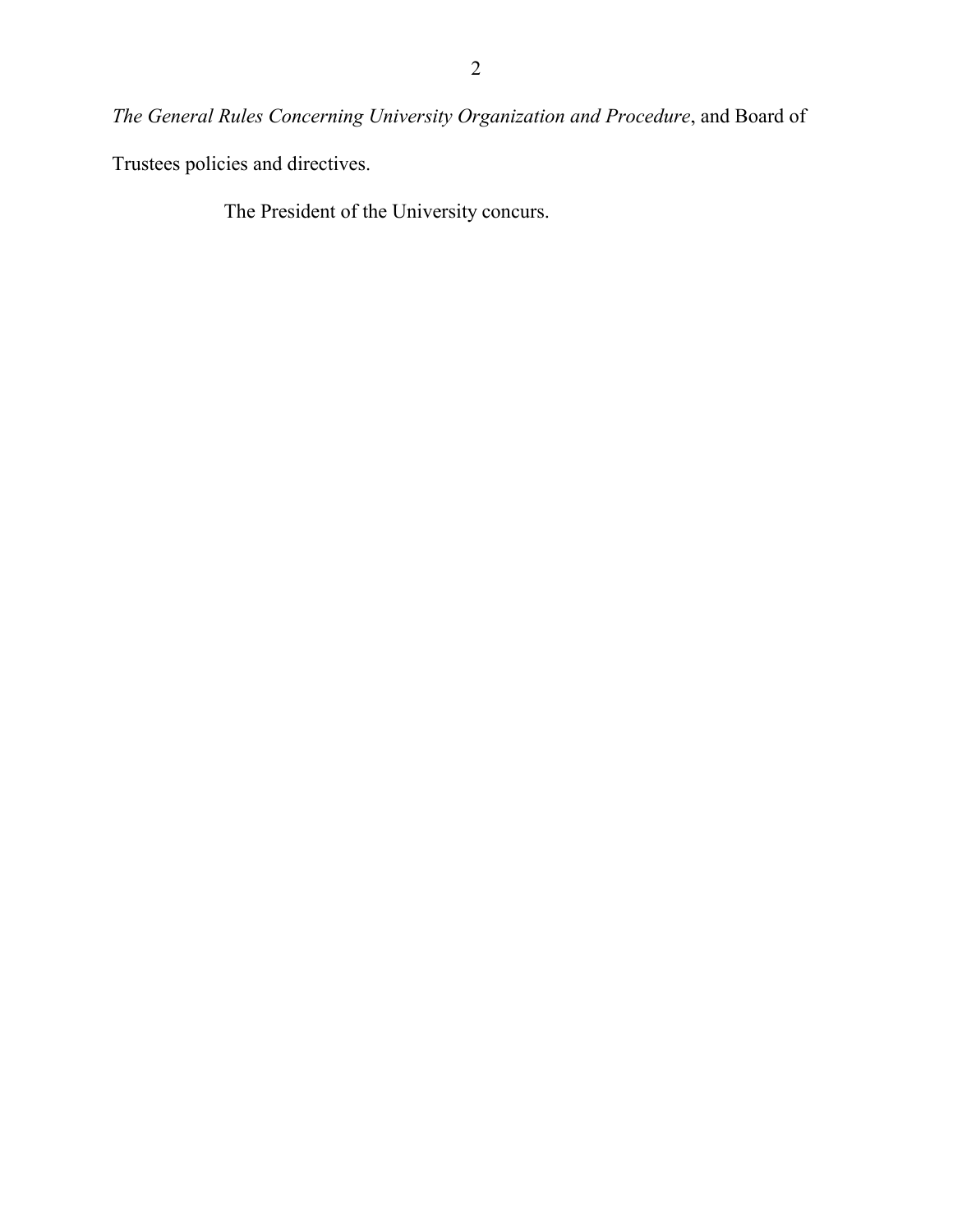### **Executive Session Minutes Released to Public**

#### **July 12, 2001, Board of Trustees Meeting**

## **An Employee Matter**

Mr. Shea asked President Stukel to report on his activities as president during Fiscal Year 2001 (materials are filed with the secretary).

## **Major Accomplishments During Fiscal Year 2001**

In reporting on the major accomplishments of the past year President Stukel noted that this year was singular in terms of positive outcomes for the University. He observed that with the recruitment of two new chancellors, one at Springfield and one at Urbana, that all three of the campus executive officers were quite new, since Chancellor Manning is still in her first year as chancellor at Chicago.

He also stated that a complete revamping of the administrative systems for business affairs, human resources, and student affairs had begun.

Further, he reminded the board that the largest tuition increase in the history of the University (30 percent) had been approved. He commented that this was a remarkable achievement because there was no opposition to it. He credited the thorough preparation of the public, the legislature, students, and the media for the lack of opposition. Mr. Shea remarked that in his meeting earlier in the year with colleagues from the boards of other Big Ten institutions he found that these individuals were amazed at the amount of the increase in tuition, and very admiring of the approach taken by the University of Illinois in securing this.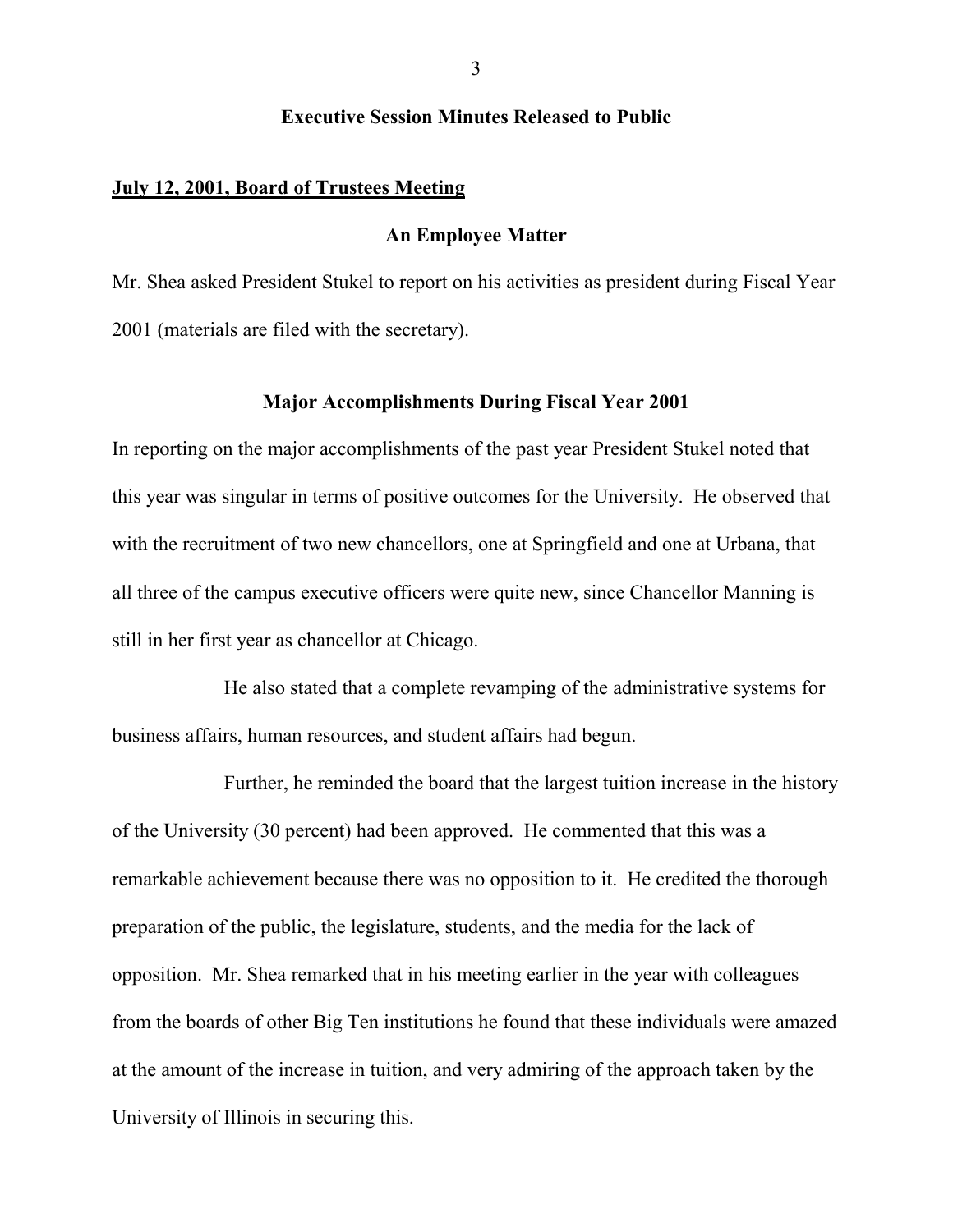The president thanked all of the trustees for their assistance with the success of the budget request for the next fiscal year, noting that the efforts of many produced very successful results.

He also called the board's attention to a draft of a document titled: *New Opportunities in a New Century: Goals and Challenges for the University of Illinois 2001-2006* (on file with the secretary) and said that it would be discussed at an open meeting in the near future. He explained that this was written in response to the board's admonitions to him to develop a strategic five-year plan for building and strengthening several areas within the University. He thanked the trustees for their guidance and vision in supporting this plan.

In addition, he thanked the board for their support and great effort in launching the new research park at the Urbana campus, and he specifically thanked Dr. Schmidt for his assistance with developments at the Chicago Technology Park.

The president next stated that a master plan for the south campus at Urbana had been completed and would be presented to the board the next day. He told the board that this was an accomplishment in many ways and especially for the plans it introduces for moving all of the College of Agriculture, Consumer and Environmental Sciences facilities.

President Stukel then turned to the Chicago campus and reported that sales of the private housing developed on the south campus at Chicago were so successful that the University's exposure for this development was greatly reduced (down to \$2.8 million now).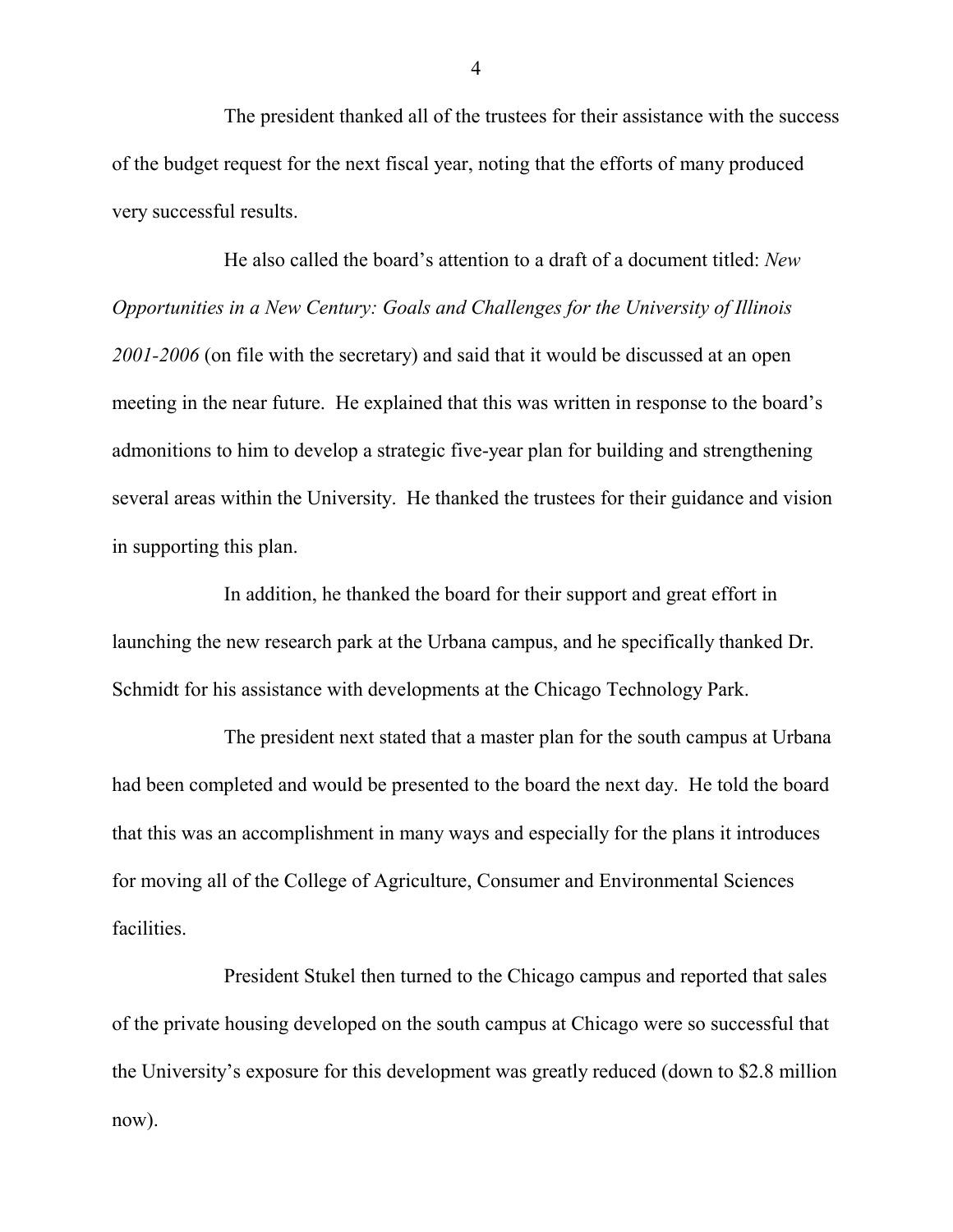He also noted that the University Hospital in Chicago completed the year with a "break-even" budget, which is a significant accomplishment in the current volatile health care environment.

Further he commented on the resolution of the issue concerning whether the John Marshall Law School should be merged into UIC, and commented on the decision to not proceed with this. The president also noted that the Springfield campus had selected the first class for the Capital Scholars Program, the program to introduce the freshmen and sophomore years to UIS. In addition, he said that the question about the graduate assistants unionizing at Urbana appears to have been settled by the Illinois Education Labor Relations Board.

In concluding the discussion of major accomplishments the President stated that the most important accomplishments of the past year were the granting of degrees to more than 15,000 undergraduate, graduate, and professional students and the generation of more than \$500.0 million in research and development support from non-State funds.

Next, the president reviewed data for each of the campuses as well as other key data for the University (materials are filed with the secretary) and noted accomplishments and concerns. He stated that the Chicago campus is the most diverse of all research universities in the country, and noted that this is an attractive characteristic; he also stated that a concern for that campus is retention of students. He described the Springfield campus as being in transition, and stated that the Urbana campus has excellent retention and graduation rates for students. He stated that the most recent University survey of students one year after graduation shows that graduates are getting jobs after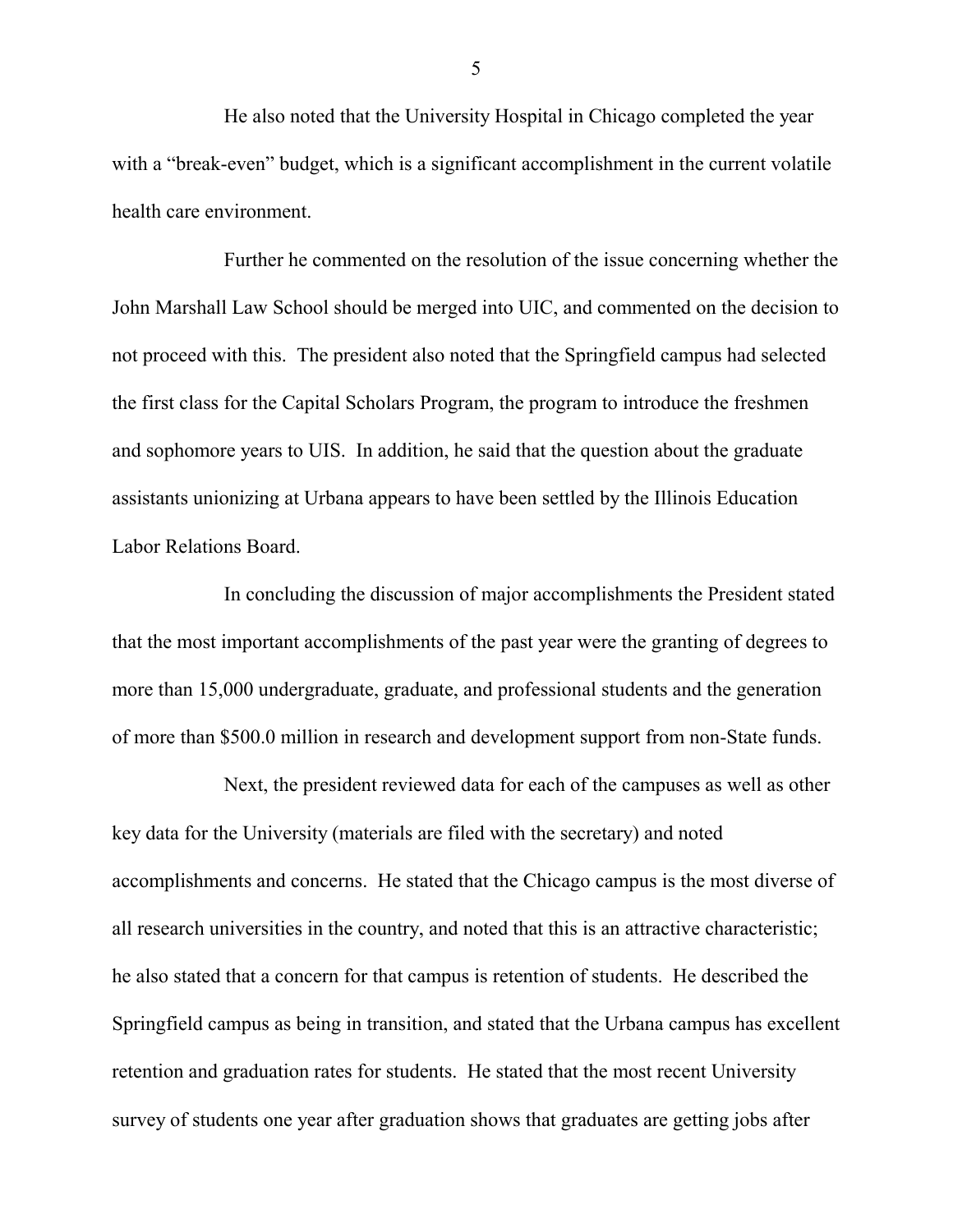graduation more quickly; the students say that they would attend the University again, and their attitude toward the University is very positive overall.

Following that President Stukel discussed the challenges he faces in State funding for higher education in Illinois. He pointed out that most of the new money for higher education in the State has gone to support the State Universities Retirement System and the Illinois Student Assistance Commission. He said that the operating budget was still behind the cost of living, and he stated that in tracking State support for students since 1980 the support per student is \$416 less (in constant dollars) today. He added that this results in a \$30.0 million cost to the University, making support from tuition more important.

The president lauded the success of private support for the past year as well as for the past several years.

Next, he reviewed quality measures for the University and stated that the Urbana campus ranked  $16<sup>th</sup>$  nationally in research and development expenditures and that the Chicago campus ranked  $48<sup>th</sup>$  out of 3,500 institutions in the nation. He discussed faculty salaries and reported that State budgets for this year and last have been very helpful in providing much needed funds for salary increases.

Mr. Shea asked for an explanation of the concept that the University of Illinois is one university, yet the IBHE treats the campuses as distinct entities for their analyses and that the competition for faculty is different among the campuses. He also asked about recent advertisements for Urbana campus courses offered in Chicago and inquired if this would not make for competition between the two campuses. To this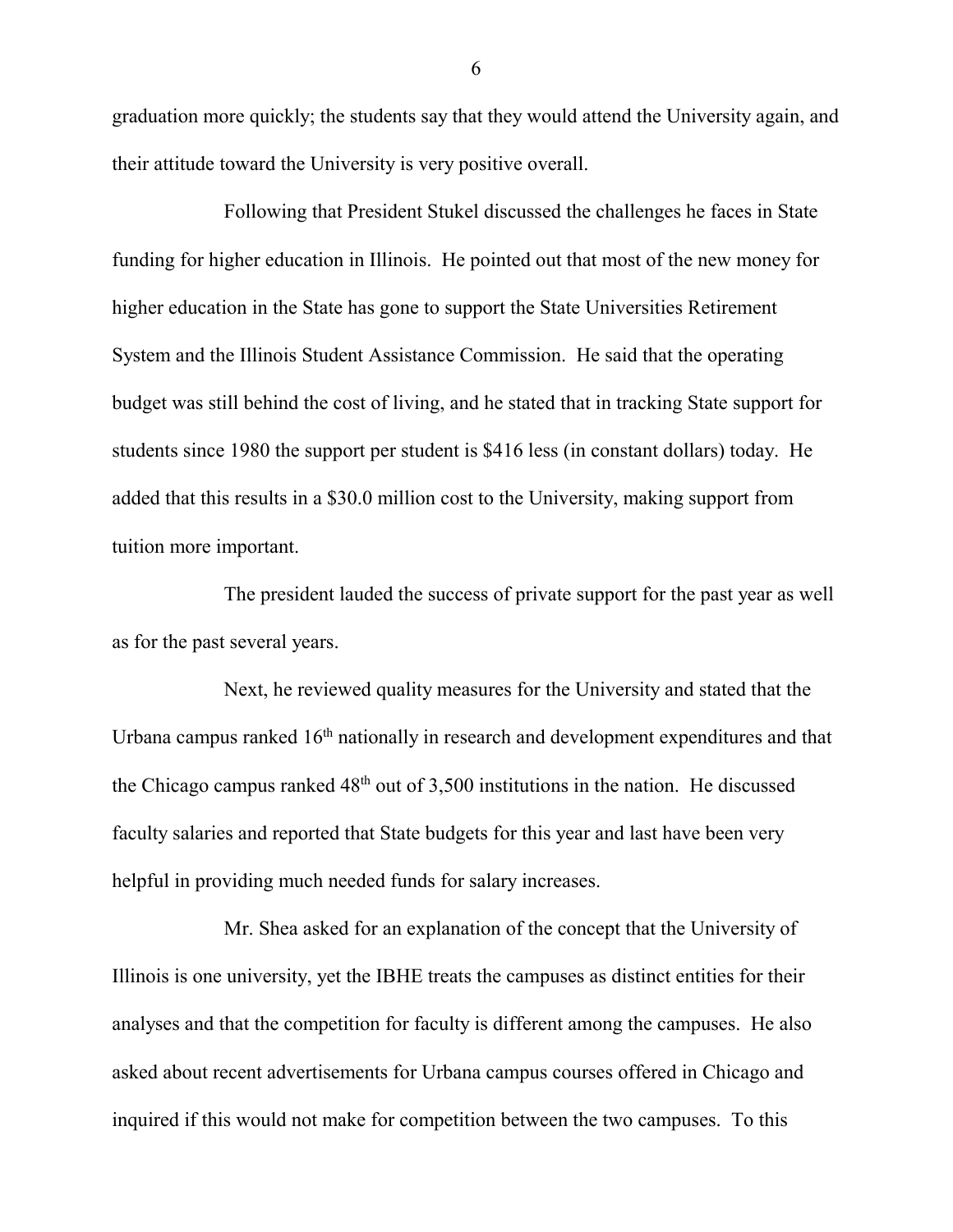President Stukel suggested that the University should probably run advertisements presenting both campuses' offerings in Chicago, since the University is one institution.

Mr. Lamont then asked the president for explanations for the decrease in enrollment at the Springfield campus for the last six years. The president said he would ask for an analysis of this and get back to the board with more information.

There was further discussion about the campuses' needs, the importance of private sources for funds, and the appropriate peer groups for the three campuses. The president said he thought a new peer group was needed for the Springfield campus and that he would work with IBHE on this.

President Stukel then discussed the challenges for the University in the year ahead (materials are filed with the secretary). He began with comments about his responsibility to provide executive leadership development for the new chancellors, two new provosts, and other new vice chancellors. Mr. Shea asked for a description of the major responsibilities of the vice chancellors for research on the campuses and how the president might ensure that individuals appointed to these positions understand the demands for technology commercialization today and the need to be competent in interactions with business communities. The president concurred and emphasized that an individual in this position must also be able to identify sources of support for faculty researchers. The president then described the reporting lines for the position of vice chancellor for research and explained that this position at Chicago and Urbana reports to the chancellor, the vice president for economic development and corporate relations, and, at Urbana, to the board of managers of the research park that is appointed by the Board of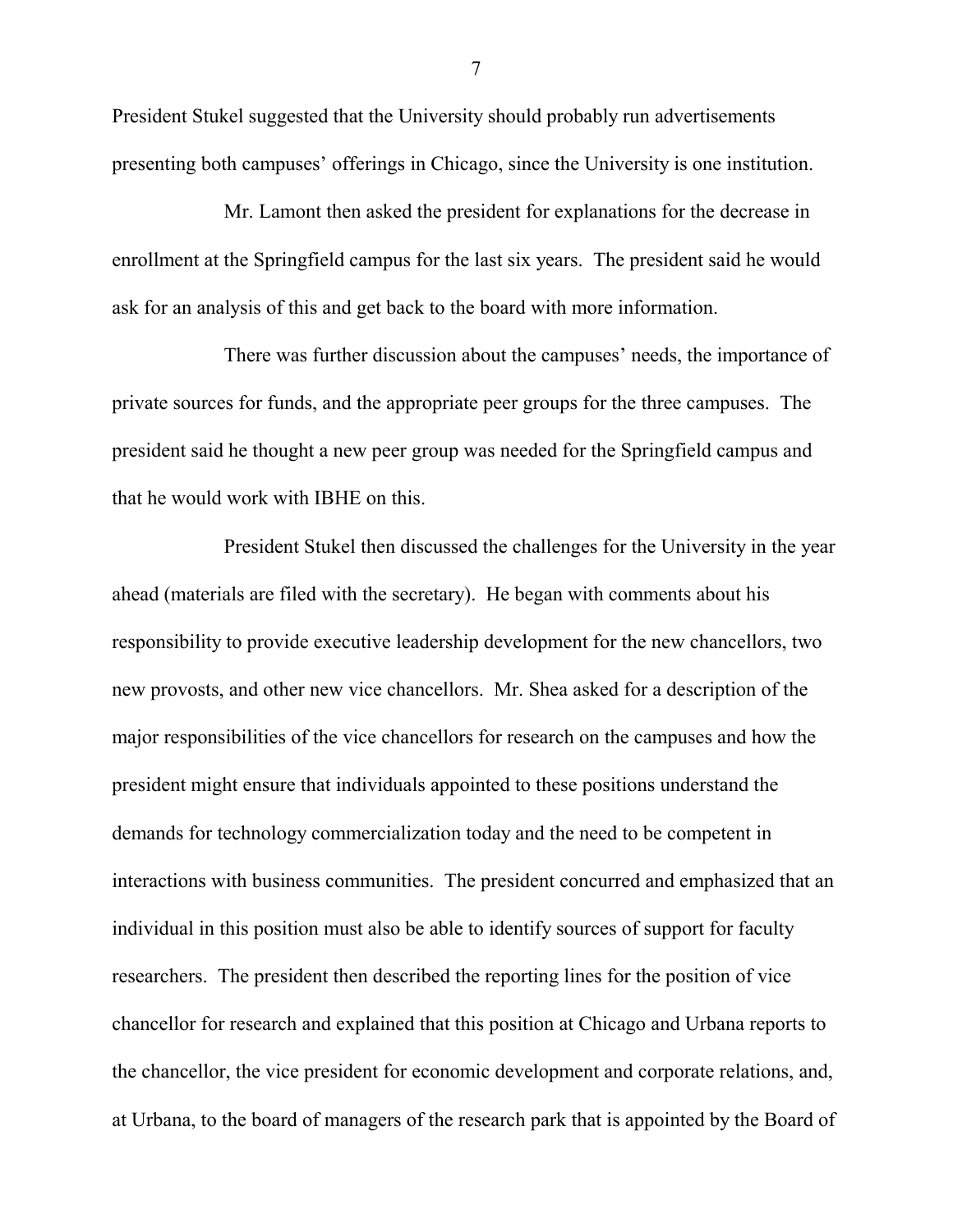Trustees. At the conclusion of this discussion the president and the board members agreed that Trustees Eppley, Gindorf, and Plummer would review the position description for this position since a search for a permanent vice chancellor for research was about to commence for the Urbana campus. They agreed to ascertain whether the proper skill sets for this position are specified in the description. Dr. Schmidt then stressed that the board should hold the president and the chancellors responsible for all administrators after they are approved by the board.

Next, the board discussed what they considered high turnover for administrators within the University, and asked the president why this was occurring. President Stukel explained that the University of Illinois is an attractive place for other institutions to recruit administrators, noting that the last two provosts at Urbana are now leading major institutions, and that past chancellors have gone on to leadership positions at major institutions. The board added that they thought it might be useful to state an expectation for a certain number of years of service to new administrators. They then discussed the importance of exit interviews and asked that they have some time with Chancellor Aiken later in the day, since he is to retire from the University within a few days.

The president next briefed the board on his succession plans for the position of vice president for administration and comptroller after Dr. Bazzani's retirement, and said that Dr. Bazzani would meet with them shortly to discuss his position.

Next, he told the board that he was working to clarify the needs and responsibilities for the public relations function in the University as they had requested,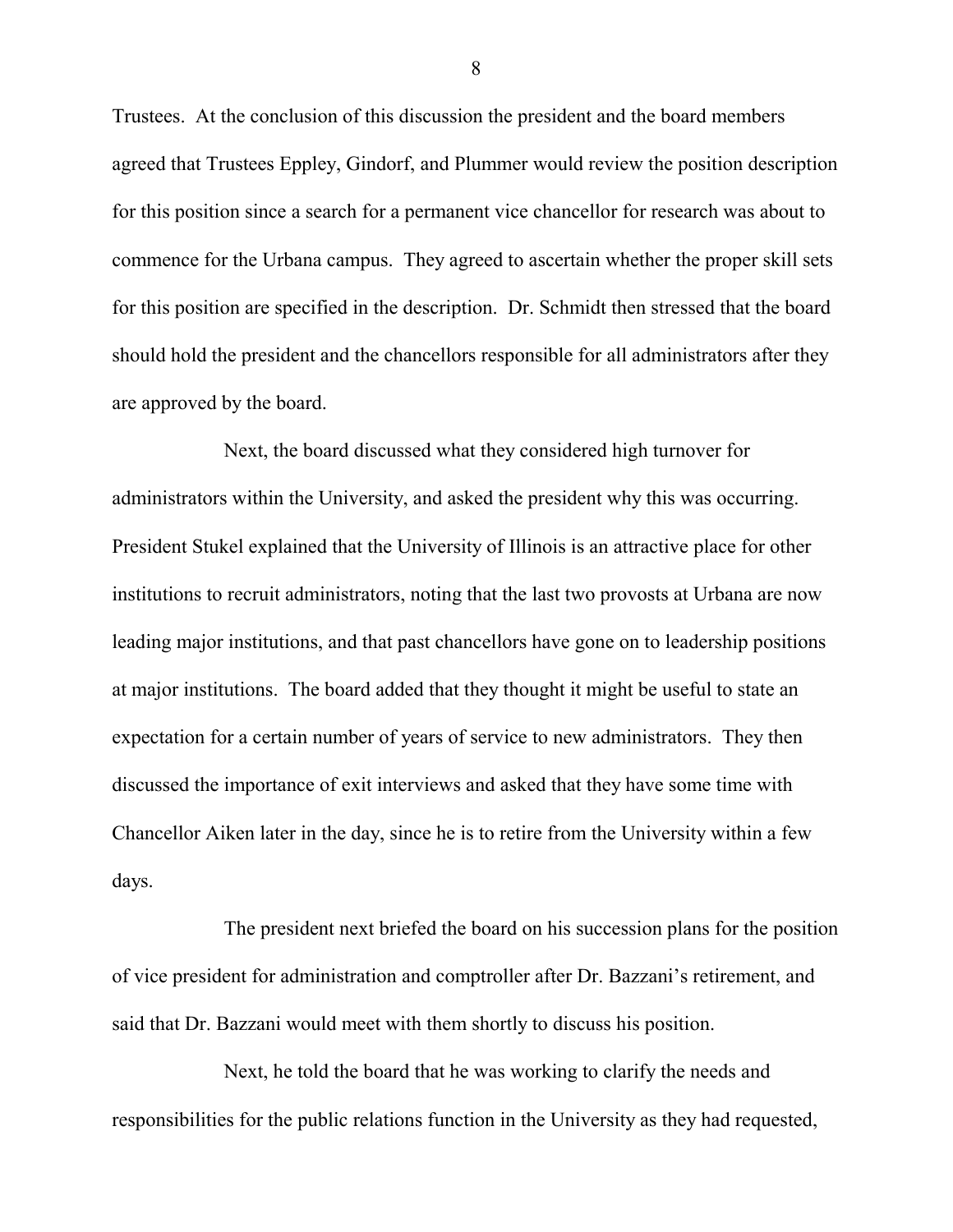and he thanked Mr. Vickrey for his advice in this area. He also encouraged the board to assist the University with corporate relations, and thanked them for their assistance in State relations.

The president told the board that he planned to recommend Dr. David Chicoine, currently dean of the College of Agriculture, Consumer and Environmental Sciences, for the position of vice president for economic development and corporate relations as part of a reorganization of his staff. He added that he plans to ask Dr. Chicoine to help with activities related to development of the workforce in the State as well.

In closing this section of the review, the president listed some of the major issues facing the University for the year ahead. These included: Chief Illiniwek and a possible resolution to this issue; the program development plans presented in the strategic five-year plan called *New Opportunities in a New Century: Goals and Challenges for the University of Illinois 2001-2006*, and adjustment on the part of faculty and staff to the fact that the board is evolving into a more active and more managerial body. The president then added that the University Hospital is a continuing issue for attention. In addition, he noted that the appointment of a new executive director for IBHE presents the possibility that this might bring a new call for review of the governance of higher education in the State.

## **March 14, 2002, Board of Trustees Meeting**

**SPECIAL EXECUTIVE SESSION**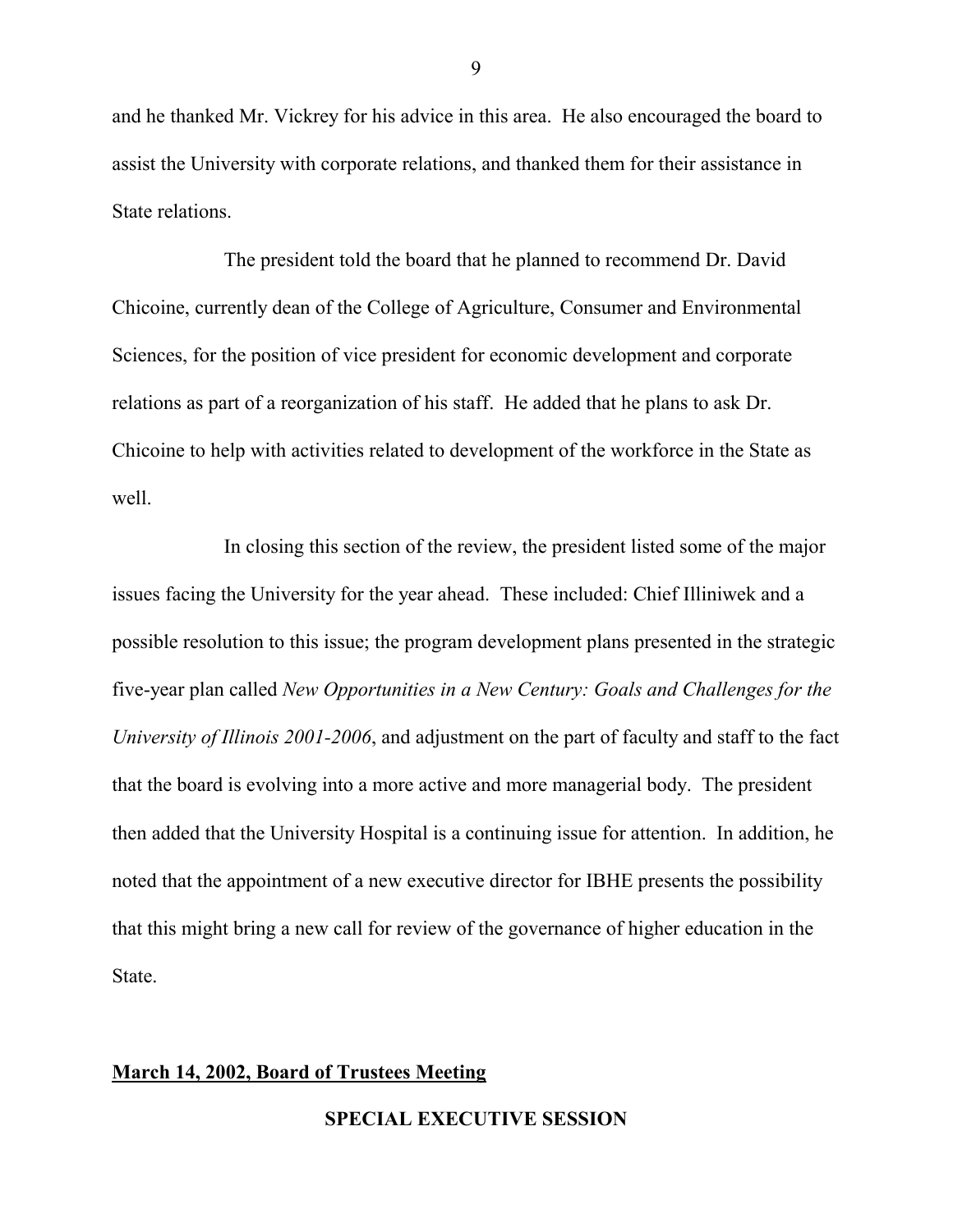#### **Employee Matters**

This session included members of the board, President Stukel, Dr. Bazzani, and Dr. Thompson. It was held to discuss how the various aspects of Dr. Bazzani's position would be distributed and handled after his retirement and by whom. It included statements regarding individual employees' performance. The individuals who would take over parts of the position were identified. Further, the recommended salary for Stephen K. Rugg, the successor to Dr. Bazzani whom the board had approved at an earlier meeting, was presented by President Stukel as \$250,000 and discussed. Dr. Bazzani explained that salaries for comparable positions in the Big Ten institutions and other peer institutions suggested this level of salary was appropriate, and that this would place the salary for this position at fourth place in the Big Ten. He stated that the position of vice president for administration is usually compensated at about 97 percent of the salary for the vice president for academic affairs. Dr. Bazzani likened the position of vice president for administration to one that includes responsibilities similar to major portions of job descriptions of several State agencies' directors, because the responsibilities of this position include capital programs, administrative computing, the treasury function, the duties of treasurer of the Foundation and treasurer of the Alumni Association, all business affairs matters, and procurement. He opined that that portfolio was extensive and that in terms of risk and responsibility this position merited a salary of \$250,000.

Mr. Shea asked if any board member had a question and there were none.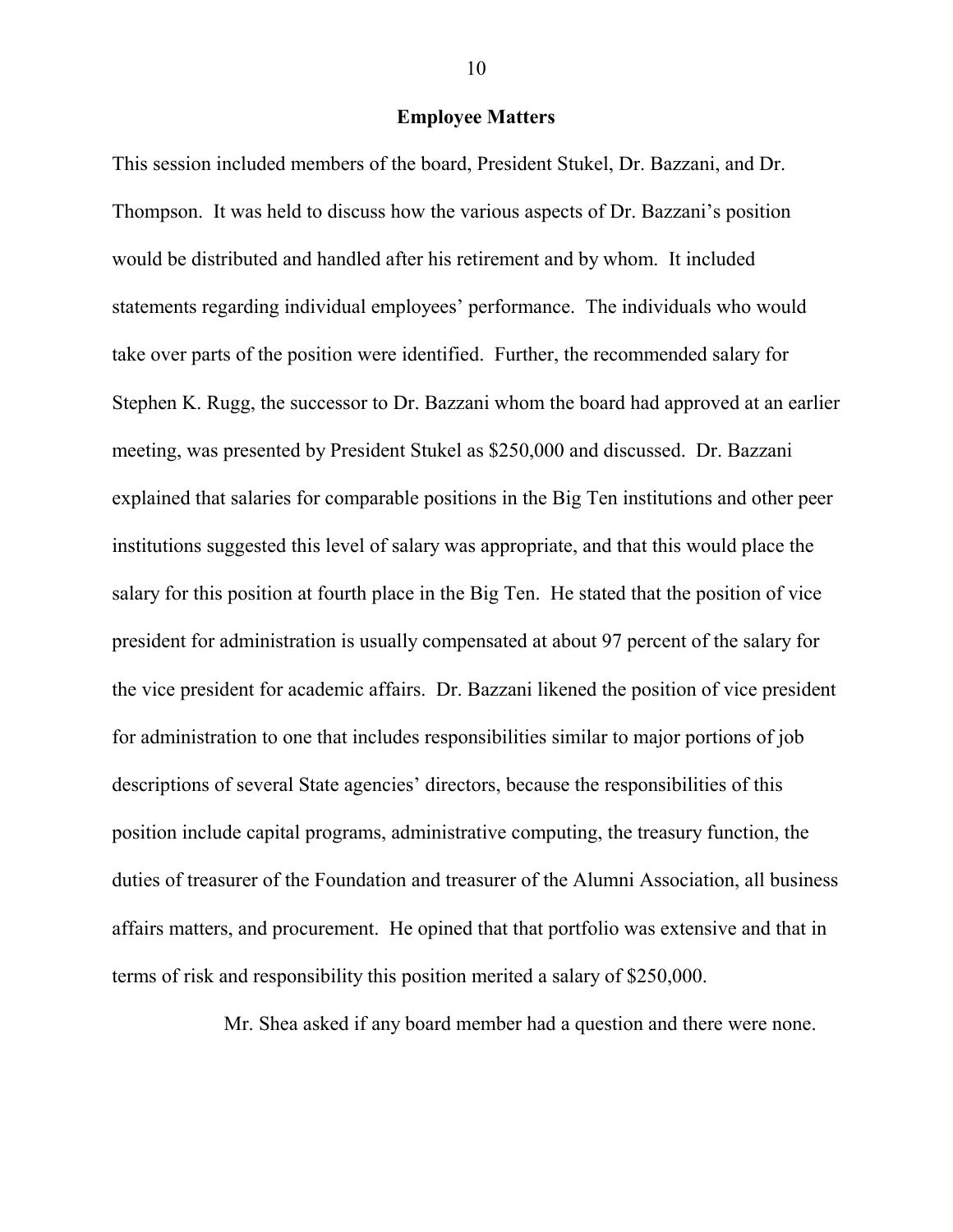Mr. Lamont then stated that he considered the salary too high and he thought it would draw criticism from State government because it is so much higher than salaries paid directors of State agencies.

## **January 19, 2017, Board of Trustees Meeting**

## **Purchase or Lease of Real Property for the Use of the University**

Mr. McMillan asked President Killeen to discuss conversations with The John Marshall Law School and possible land purchase associated with the investigatory phase of the law school joining the University of Illinois at Chicago. The president briefed the Board on developments of conversations to date, noting that there will be more information forthcoming to the Board.

## **May 11, 2017, Board of Trustees Meeting**

President Killeen brought up another topic under this exception, that of the conversations now being undertaken with The John Marshall Law School and associated land that would be acquired by the University in such a transaction. He said that the University asked Huron Consulting Group to examine financial projections and expects a report to the Board in July this year. There were no questions, and Mr. Knorr and Mr. Bass left the room at this time.

#### **July 13, 2017, Board of Trustees Meeting**

**Purchase or Lease of Real Property for the Use of the University**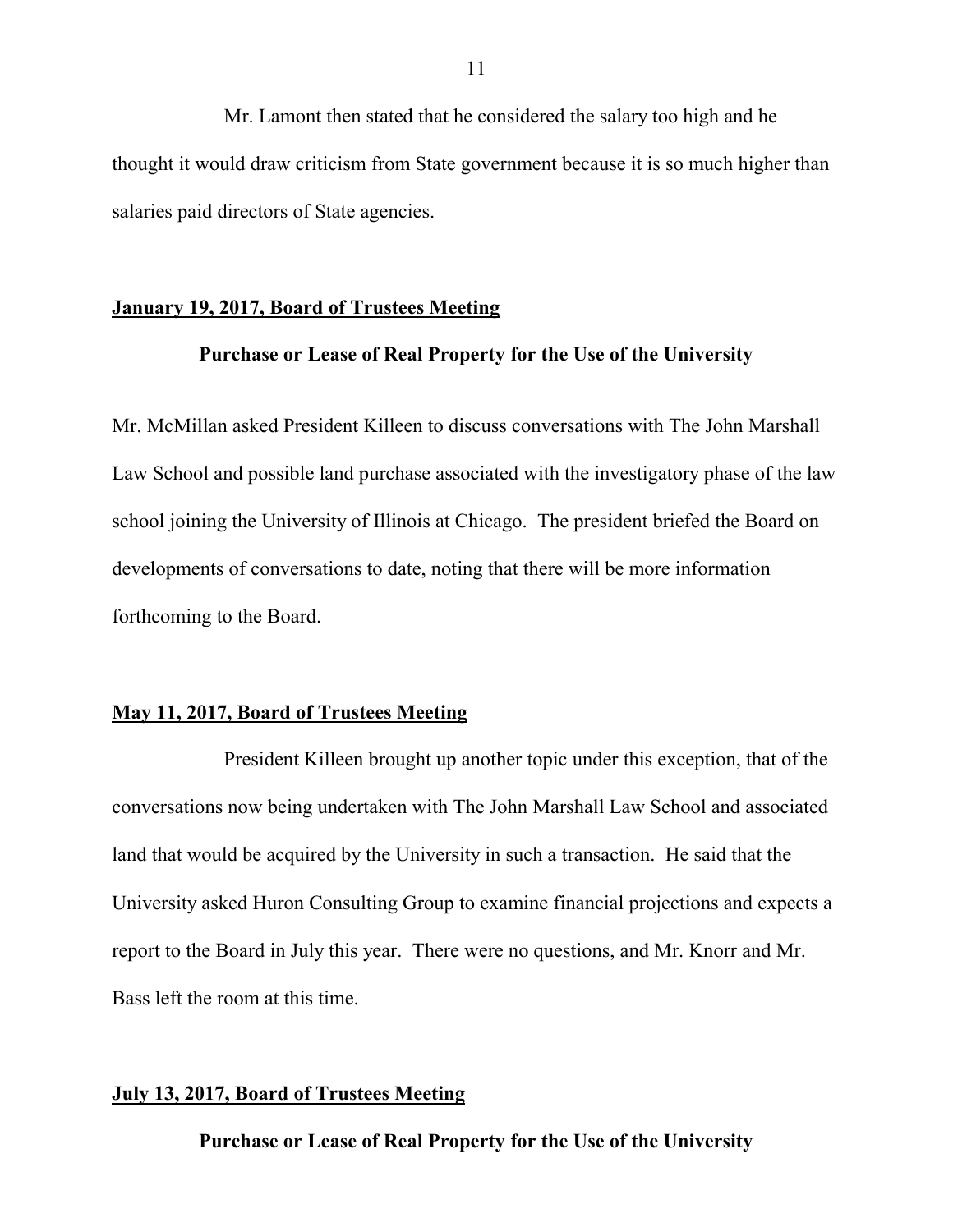Dr. Koritz called for a discussion of the matter of The John Marshall Law School and associated property acquisition. Dr. Susan Poser, provost and vice chancellor for academic affairs, Chicago, entered the room at this time and joined Dr. Amiridis. Dr. Amiridis provided an introduction on discussions to date, and Dr. Poser relayed input from the administration at Chicago regarding particular details of the proposed acquisition. A lengthy discussion was held. There was a consensus that the Board is supportive of continuing dialog, with the caveat that a plethora of questions remain. All agreed that this matter will remain confidential; however, there are no barriers in continuing the discussion. President Killeen will propose a plan for addressing questions and stated that for now this matter will continue to be discussed with the Board in executive session and would not yet be made public. Dr. Amiridis and Dr. Poser then left the room.

### **September 7, 2017, Board of Trustees Meeting**

Dr. Koritz asked for a discussion of the next issue on the agenda. Dr. Amiridis provided an update on the progress of the analysis involving the possible acquisition of The John Marshall Law School and its associated property. Dr. Amiridis described the formation of three working groups to encompass all aspects of any such transaction and responded to questions about the projected decision-making timeline. Dr. Koritz thanked Dr. Amiridis for the information, and Dr. Amiridis left the room.

## **November 16, 2017, Board of Trustees Meeting**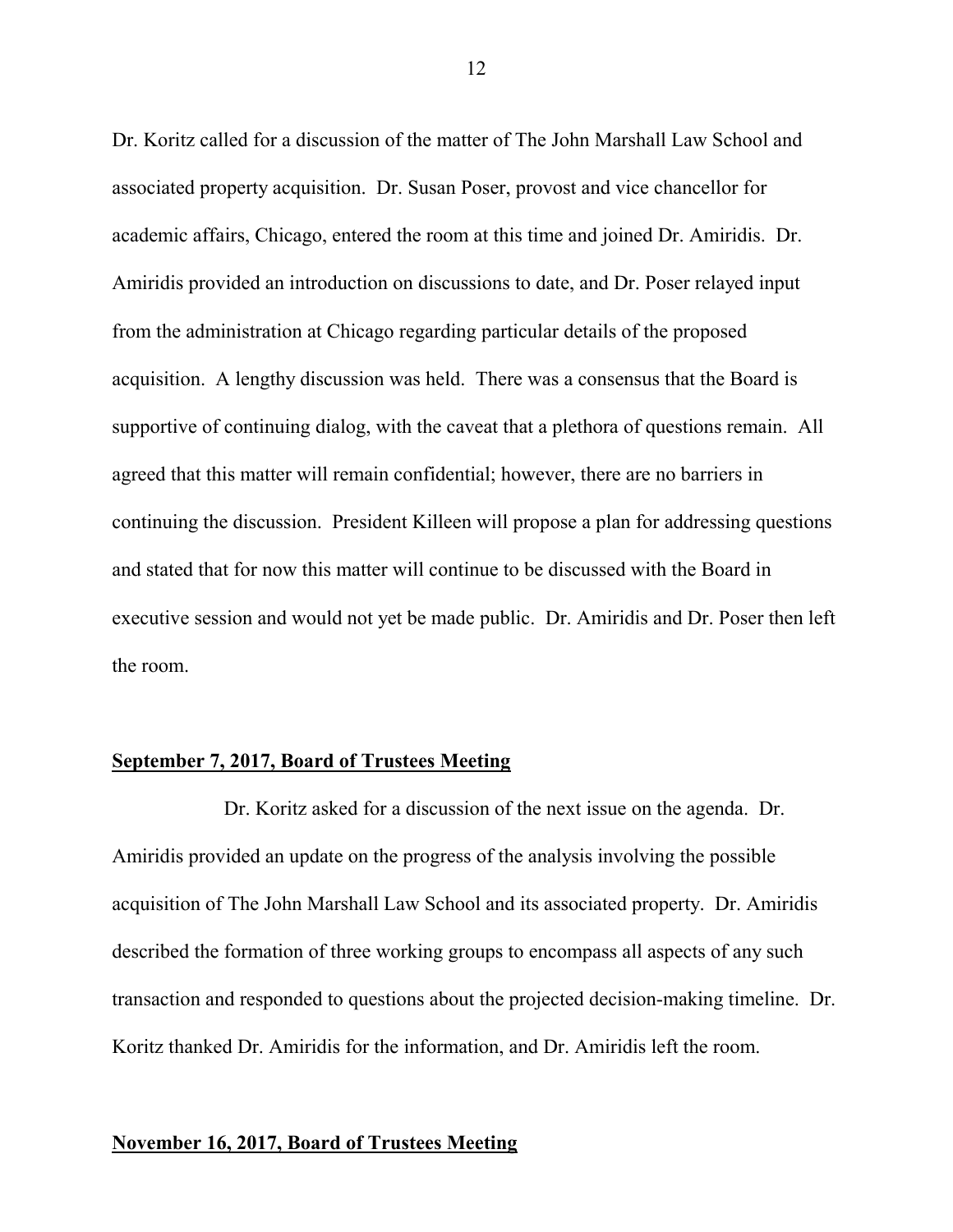#### **Purchase or Lease of Real Property for the Use of the University**

Dr. Koritz called for discussion of the next item. Dr. Amiridis and Dr. Avijit Ghosh, interim comptroller (and vice president/chief financial officer), entered the room at this time. Dr. Amiridis gave an update on the tasks of the working groups he established to achieve goals in the due diligence analysis for the possible absorption of The John Marshall Law School and the acquisition of associated real estate (materials on file with the secretary). He relayed that the next step is to state publicly that the University is exploring this opportunity and provided suggestions on how to progress. The Board discussed and agreed upon a plan to provide a public announcement in the coming days.

Dr. Koritz noted the time and requested that the remaining items on the executive session agenda be moved to an afternoon executive session following the accomplishment of the business of the public meeting.

## **January 18, 2018, Board of Trustees Meeting**

Chair Timothy N. Koritz convened this executive session at 12:40 p.m. All of the trustees were in attendance except Mr. Fitzgerald, Mr. Montgomery, and Governor Rauner. The following were also in attendance: Mr. Lester H. McKeever Jr., treasurer; President Timothy L. Killeen; Mr. Thomas R. Bearrows, University counsel; Ms. Dedra M. Williams, secretary of the Board of Trustees and of the University; Dr. Barbara J. Wilson, executive vice president and vice president for academic affairs; and Mr. Thomas P. Hardy, executive director for University relations.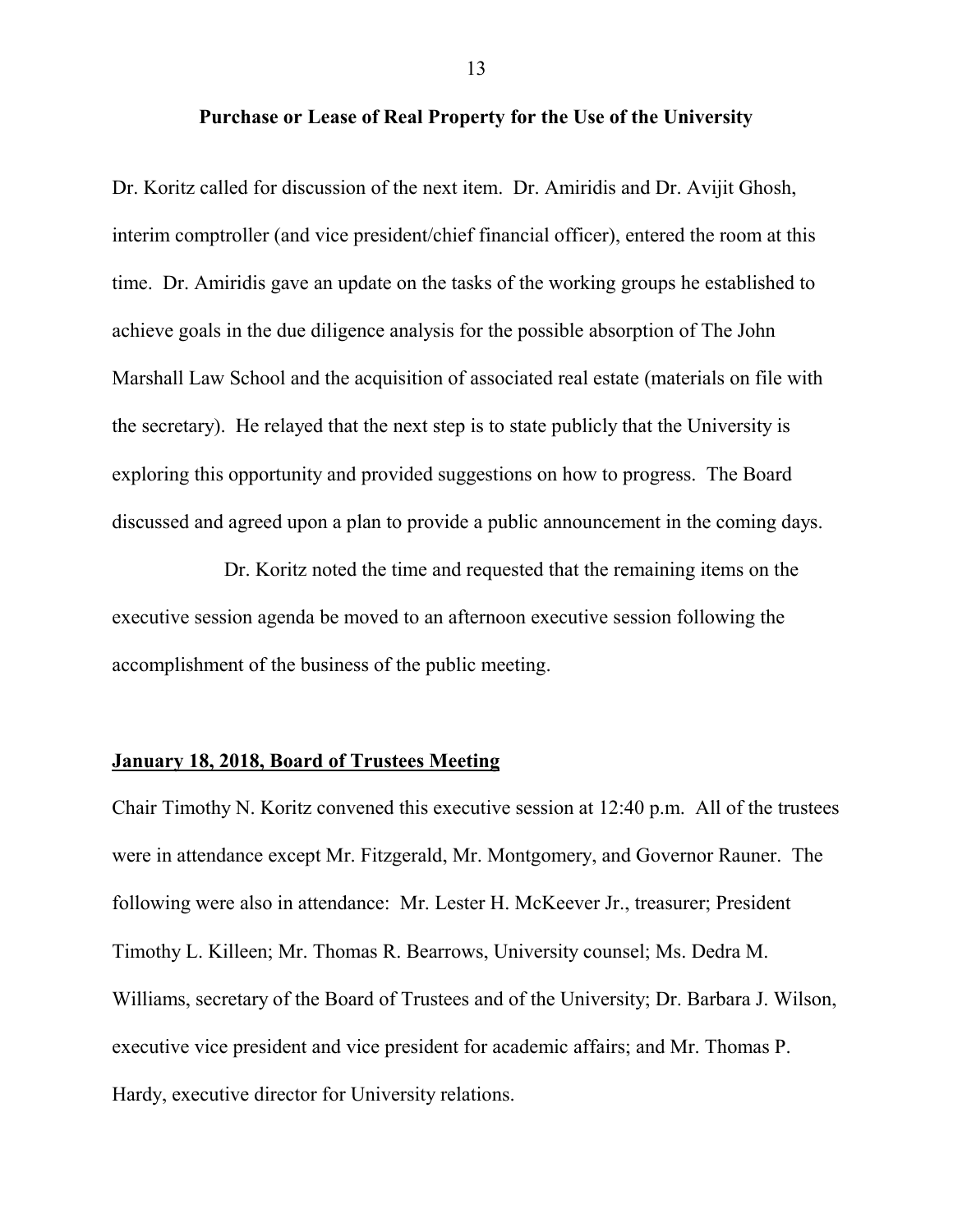#### **Purchase or Lease of Real Property for the Use of the University**

Dr. Koritz asked for the next item on the agenda to be presented. Dr. Michael D. Amiridis, chancellor, University of Illinois at Chicago, and vice president, University of Illinois; Dr. Avijit Ghosh, interim comptroller (and vice president/chief financial officer); Dr. Susan Poser, provost and vice chancellor for academic affairs, Chicago; and Mr. John B. Alsterda, legal counsel, Chicago, entered the room at this time. Dr. Amiridis informed the Board about progression of working group activities surrounding the acquisition of The John Marshall Law School (materials on file with the secretary), and noted that guidance from the Board will be needed on several issues, including naming of the school and real estate decisions and management. Discussion was held on the issues and concerns of various constituencies. An update will be provided at the next meeting. A request was made for the team to develop the visionary academic piece for the next conversation, including ideas for development of areas for specialization and strength.

#### **March 15, 2018, Board of Trustees Meeting**

### **Purchase or Lease of Real Property for the Use of the University**

Dr. Koritz called for a briefing of a new public-private partnership project in the College of Engineering at Urbana that would involve the lease of property by the University. Dr. Avijit Ghosh, interim comptroller (and vice president/chief financial officer); and Dr. Andreas C. Cangellaris, vice chancellor for academic affairs and provost, Urbana, entered the room. Dr. Cangellaris provided a summary of the proposed project for a new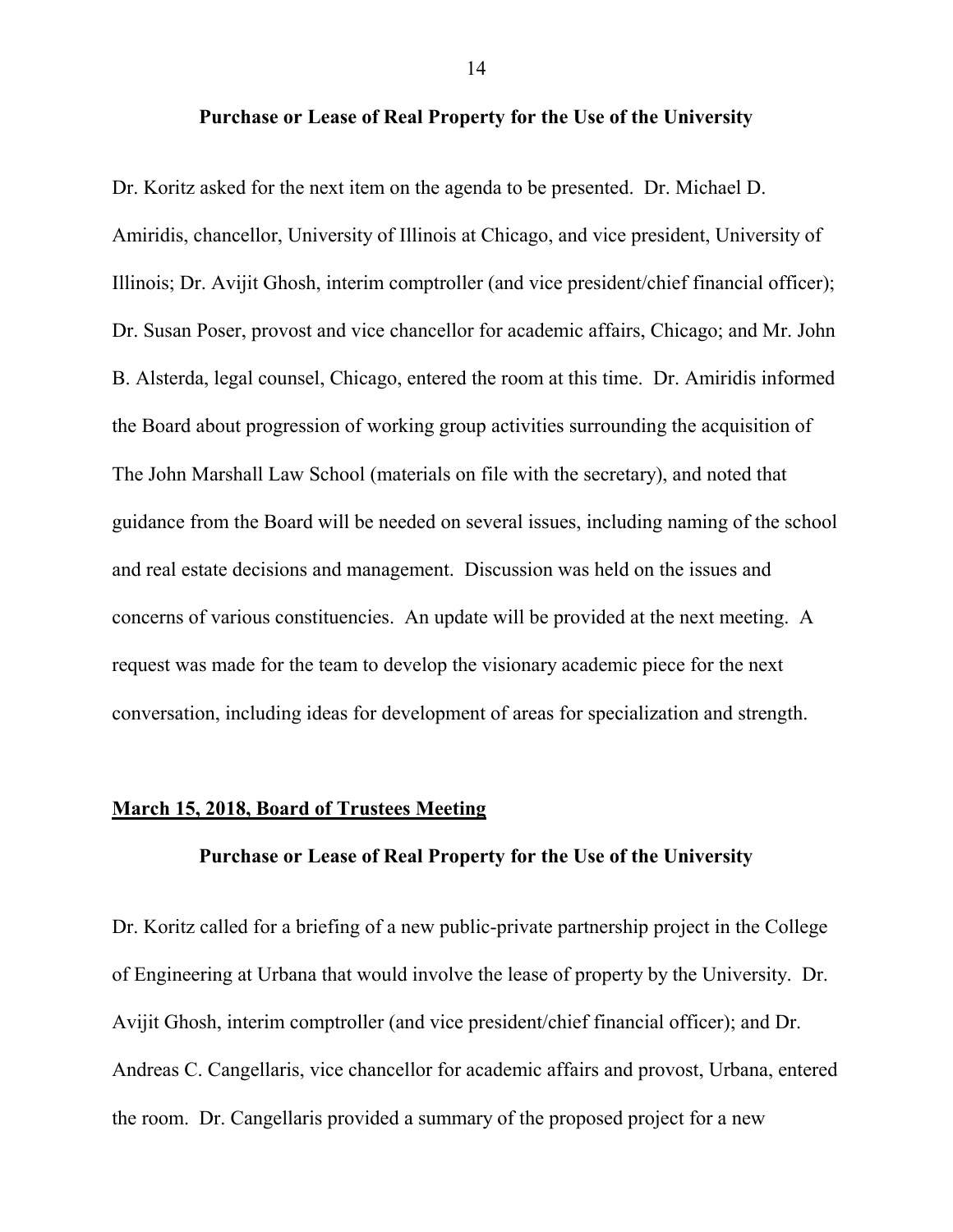instructional facility for computing data science and analytics, where the University would hold a long-term lease. Dr. Ghosh compared the project to a similar one in Chicago, with the exception that this proposed building will be entirely academic in nature. He described the project as being in the request-for-proposal phase and said that the Board would be kept informed throughout the process. Dr. Ghosh and Dr. Cangellaris then left the room.

#### [text withheld]

#### **Purchase or Lease of Real Property for the Use of the University**

Dr. Koritz asked for an update on The John Marshall Law School and associated property acquisition. Dr. Michael D. Amiridis, chancellor, University of Illinois at Chicago, and vice president, University of Illinois; Dr. Ghosh; and Dr. Susan Poser, vice chancellor for academic affairs and provost, Chicago, entered the room. Dr. Amiridis walked through a presentation with the Board describing financials and vision for the proposed acquisition (materials on file with the secretary). The Board held discussion and requested updates on the process at the next meeting. Ms. Reyes commented on the excitement among the students at UIC about their interest in applying to UIC Law and the instilled culture of students wishing to give back to the community in their career-path plans. President Killeen asked the team to focus on making a willful case for the school with aspirations and management goals, and Dr. Amiridis agreed to do so.

## **May 17, 2018, Board of Trustees Meeting**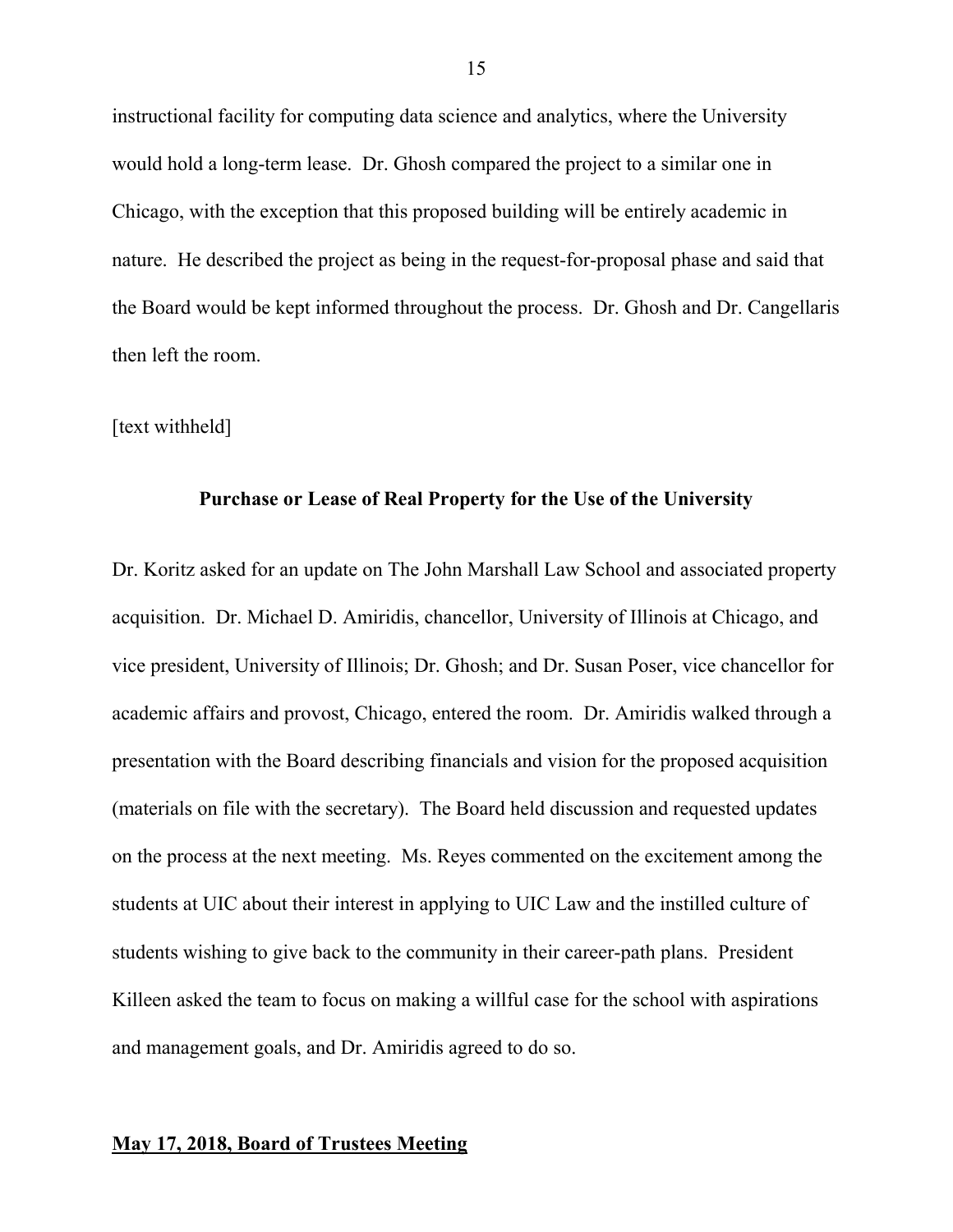### **Purchase or Lease of Real Property for the Use of the University**

Dr. Koritz asked for an update on The John Marshall Law School and associated property acquisition. Mr. Montgomery returned to the room at this time. Dr. Avijit Ghosh, interim comptroller (and vice president/chief financial officer); Dr. Susan Poser, vice chancellor for academic affairs and provost, Chicago; and Mr. John B. Alsterda, legal counsel, Chicago, entered the room. Dr. Amiridis provided an update on the work done by working groups reporting to him (materials on file with the secretary) and the planned approach for the college over the next few years following the acquisition. He outlined three areas of focus that will be developed by leveraging existing strengths and areas of demand. Dr. Poser discussed expected scenarios, and Dr. Ghosh outlined two projected estimates of enrollment increases. The Board talked about finances, and the president summarized the five-year projections, stating that the discussion in July will be decisional for the Board. President Killeen indicated that the Board would receive his recommendation at that meeting. Mr. McMillan recommended consulting former trustee Ms. Patricia Brown Holmes on the acquisition, an idea readily accepted by the chancellor. Questions about plans for programming were posed and addressed. Mr. Alsterda relayed some information on the process of acquisition, which were outlined in the draft term sheet (materials on file with the secretary). Dr. Amiridis, Dr. Ghosh, Dr. Poser, and Mr. Alsterda left the room at this time.

## **September 27, 2018, Board of Trustees Meeting**

**Purchase or Lease of Real Property for the Use of the University**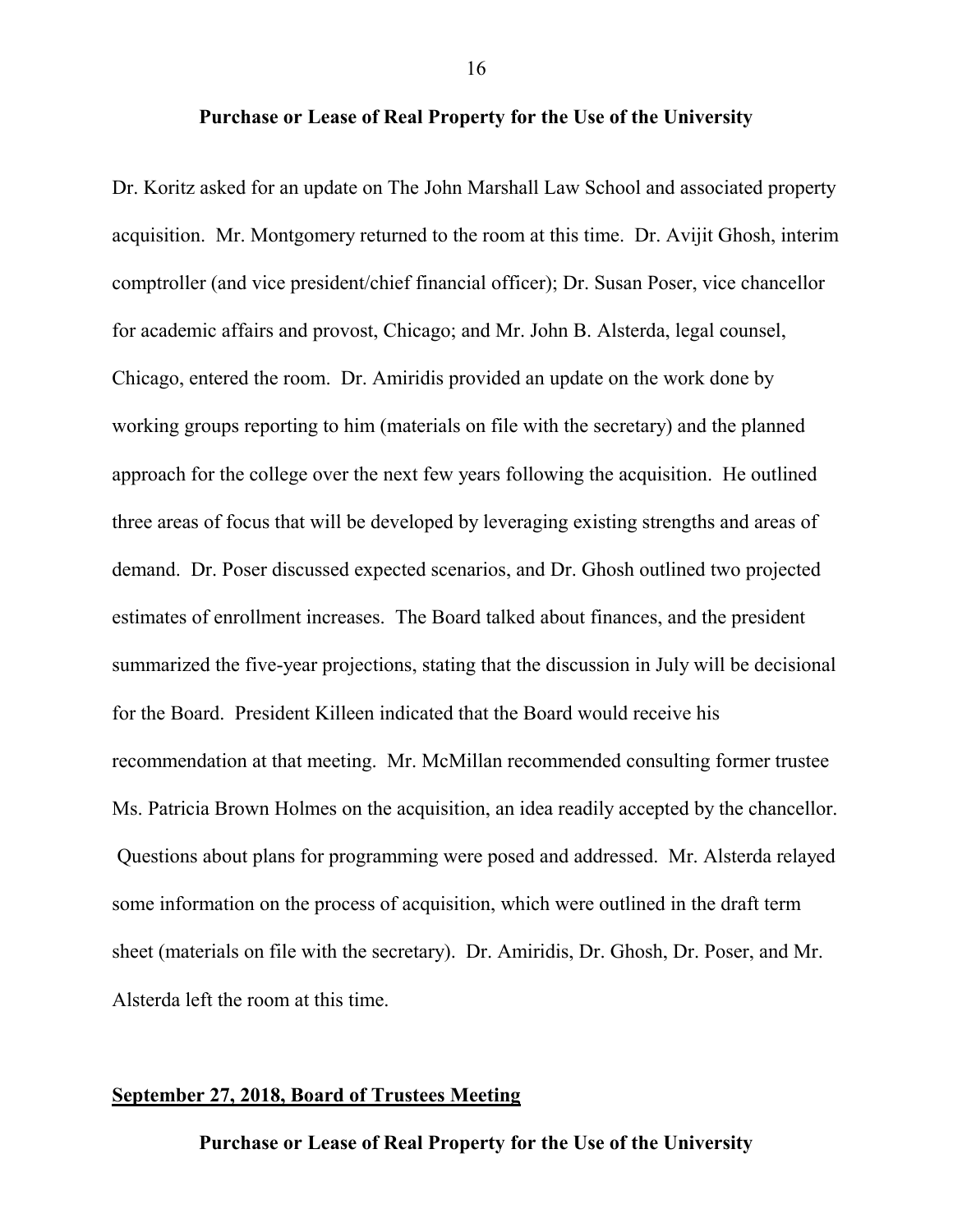At 12:35 p.m., Dr. Koritz then asked for a discussion of the next issue. Dr. Robert J. Jones, chancellor, University of Illinois at Urbana-Champaign, and vice president, University of Illinois; Dr. Avijit Ghosh, comptroller (and vice president/chief financial officer); and Dr. Michael T. DeLorenzo, senior associate chancellor for administration and operations, joined the meeting at this time. Dr. Jones provided a summary of the proposed plan to partner with a developer who will demolish the entire block in the Daniels Street Campustown area, for construction of a mixed-use building (materials on file with the secretary). The public-private partnership project would include retail space on the first level, while the University would receive real property interests consisting of housing and office space on the other levels, and 100 parking spaces. Dr. Jones noted that the Campustown bar Kam's is planning to move into a new location and the area will see an upgrade as a result. Dr. Ghosh noted restrictions on the University's sale of land and discussed possible future options. Board members discussed details clarifying how partnerships of this type work and the associated planned timeline of specific steps.

#### **November 14, 2019, Board of Trustees Meeting**

#### **Discussion of Minutes of Meetings Lawfully Closed Under the Open Meetings Act**

At 9:06 a.m., Mr. Edwards asked Ms. Williams and Mr. Bearrows to discuss the potential release of minutes that have been previously sequestered under the Open Meetings Act. President Killeen; Dr. Barbara J. Wilson, executive vice president and vice president for academic affairs; and Mr. Thomas P. Hardy, executive director for University relations,